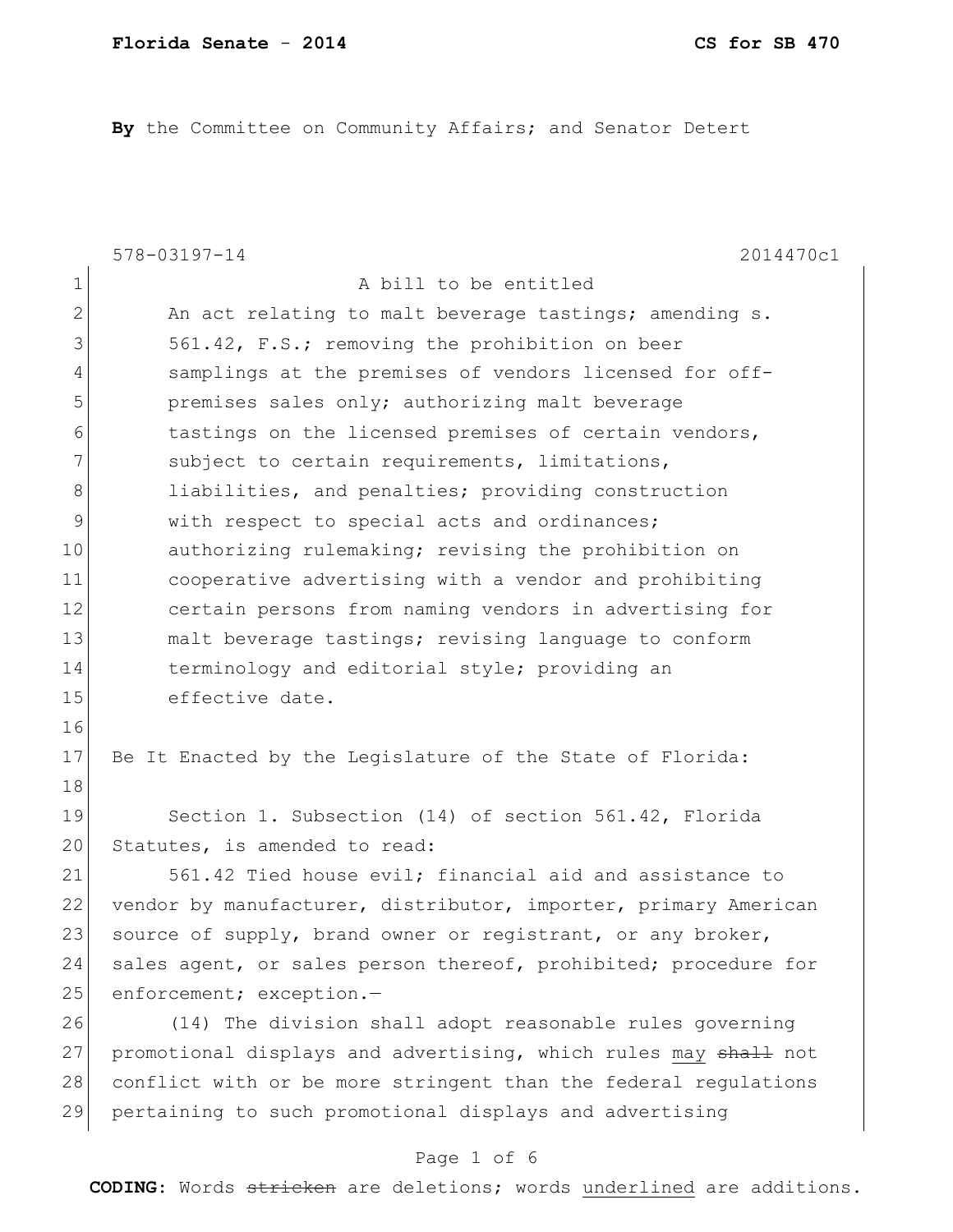578-03197-14 2014470c1 30 furnished to vendors by distributors, manufacturers, importers, 31 primary American sources of supply, or brand owners or 32 registrants, or any broker, sales agent, or sales person 33 thereof; however: 34 (a) If a manufacturer, distributor, importer, brand owner, 35 or brand registrant of malt beverage, or any broker, sales 36 agent $_{\tau}$  or sales person thereof, provides a vendor with 37 expendable retailer advertising specialties such as trays, 38 coasters, mats, menu cards, napkins, cups, glasses, 39 thermometers, and the like, such items may shall be sold only at 40 a price not less than the actual cost to the industry member who 41 initially purchased them, without limitation in total dollar 42 value of such items sold to a vendor. 43 (b) Without limitation in total dollar value of such items

44 provided to a vendor, a manufacturer, distributor, importer, 45 brand owner, or brand registrant of malt beverage, or any 46 broker, sales agent, or sales person thereof, may rent, loan 47 without charge for an indefinite duration, or sell durable 48 retailer advertising specialties such as clocks, pool table 49 lights, and the like, which bear advertising matter.

50 (c) If a manufacturer, distributor, importer, brand owner, 51 or brand registrant of malt beverage, or any broker, sales 52 agent<sub> $\tau$ </sub> or sales person thereof, provides a vendor with consumer 53 advertising specialties such as ashtrays, T-shirts, bottle 54 openers, shopping bags, and the like, such items may shall be 55 sold only at a price not less than the actual cost to the 56 industry member who initially purchased them, and but may be 57 sold without limitation in total value of such items sold to a 58 vendor.

### Page 2 of 6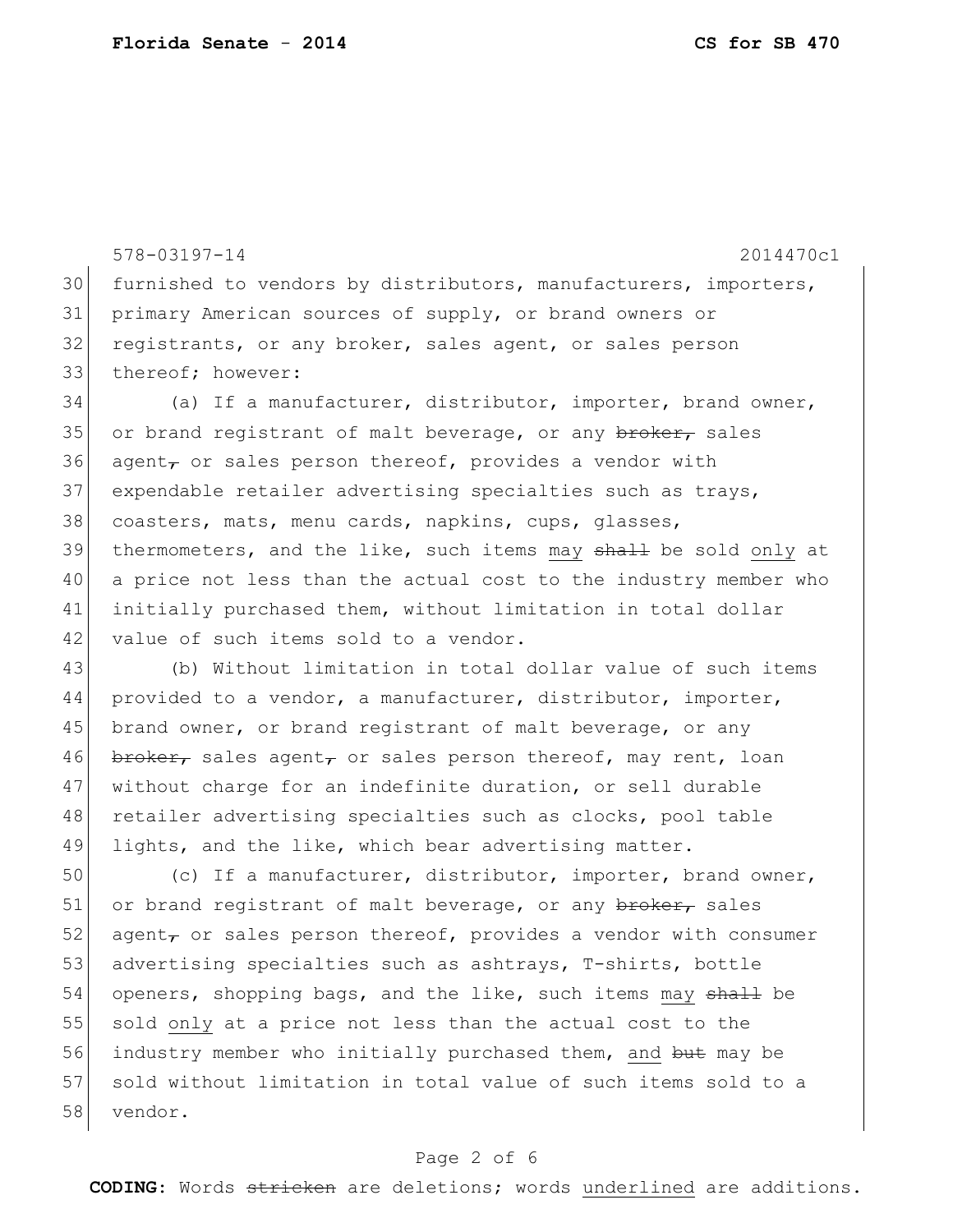578-03197-14 2014470c1 59 (d) A manufacturer, distributor, importer, brand owner, or 60 brand registrant of malt beverage, or any  $\frac{\text{brev}}{\text{cov}}$  sales agent 61 or sales person thereof, may provide consumer advertising 62 specialties described in paragraph (c) to consumers on any 63 vendor's licensed premises. 64 (e)1. A manufacturer, distributor, or importer of malt 65 beverages, or any contracted third-party agent thereof, may 66 Manufacturers, distributors, importers, brand owners, or brand 67 registrants of beer, and any broker, sales agent, or sales 68 person thereof, shall not conduct any sampling activities that 69 include the tasting of malt beverage products on: 70 a. The licensed premises of any vendor authorized to sell 71 alcoholic beverages by the drink for consumption on premises; or 72 b. The licensed premises of any vendor authorized to sell 73 alcoholic beverages only in sealed containers for consumption 74 off premises if: 75 (I) The licensed premises is at an establishment having at 76 least 10,000 square feet of interior floor space exclusive of 77 storage space not open to the general public; or 78 (II) The licensed premises is a package store licensed 79 under s. 565.02(1)(a) their product at a vendor's premises 80 <del>licensed for off-premises sales only</del>. 81 2. A malt beverage tasting conducted under this paragraph 82 must be limited to and directed toward the general public of the 83 age of legal consumption. 84 3. For a malt beverage tasting conducted under this 85 paragraph on the licensed premises of a vendor authorized to 86 sell alcoholic beverages for consumption on premises, each

## 87 serving of a malt beverage to be tasted must be provided to the

### Page 3 of 6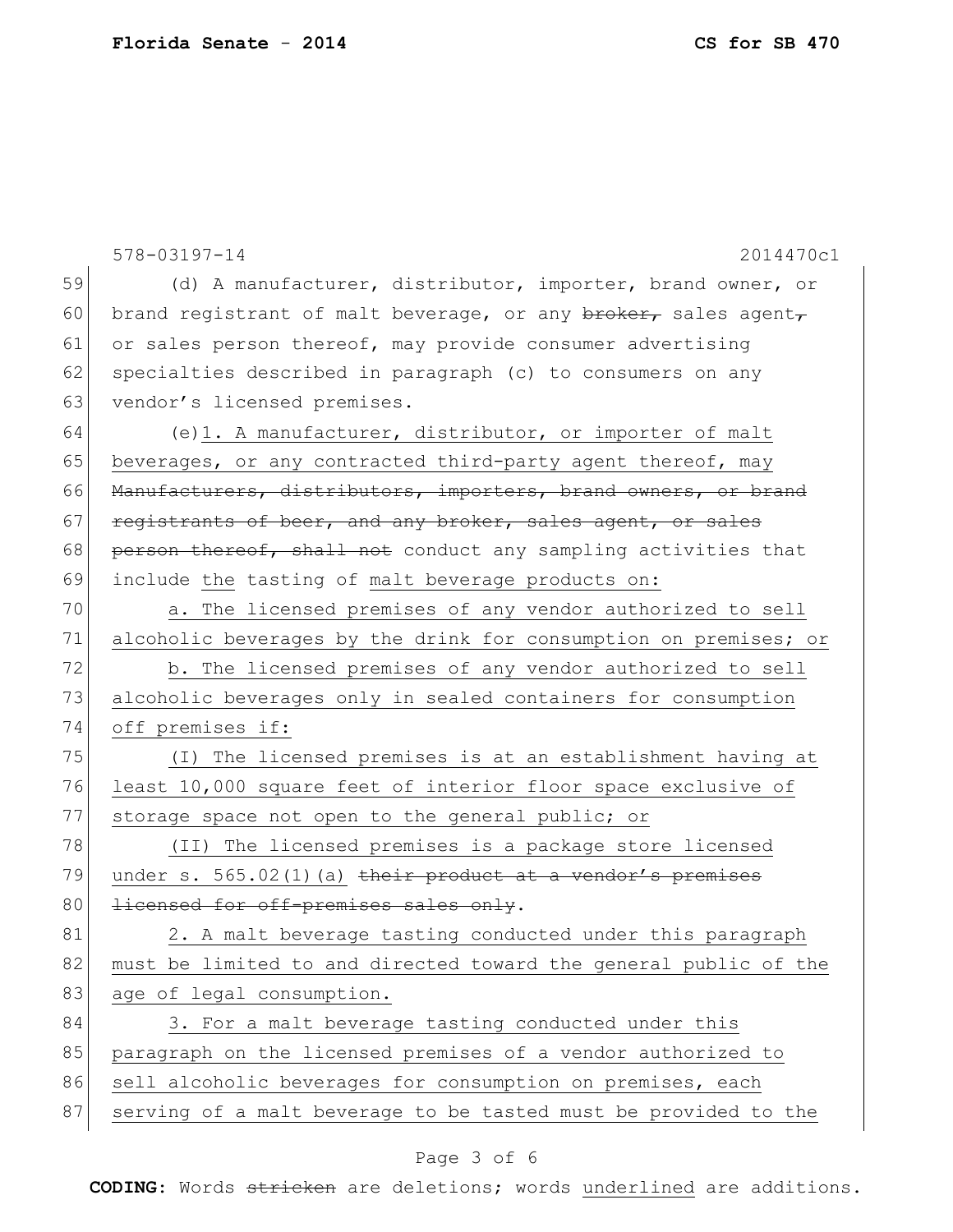|     | 2014470c1<br>$578 - 03197 - 14$                                  |
|-----|------------------------------------------------------------------|
| 88  | consumer by the drink in a tasting cup, glass, or other open     |
| 89  | container and may not be provided by the package in an unopened  |
| 90  | can or bottle or in any other sealed container.                  |
| 91  | 4. For a malt beverage tasting conducted under this              |
| 92  | paragraph on the licensed premises of a vendor authorized to     |
| 93  | sell alcoholic beverages only in sealed containers for           |
| 94  | consumption off premises, the tasting must be conducted in the   |
| 95  | interior of the building constituting the vendor's licensed      |
| 96  | premises and each serving of a malt beverage to be tasted must   |
| 97  | be provided to the consumer in a tasting cup having a capacity   |
| 98  | of 3.5 ounces or less.                                           |
| 99  | 5. A manufacturer, distributor, or importer, or any              |
| 100 | contracted third-party agent thereof, may not pay a vendor, and  |
| 101 | a vendor may not accept, a fee or compensation of any kind,      |
| 102 | including the provision of any malt beverage at no or reduced    |
| 103 | cost, to authorize the conduct of a malt beverage tasting under  |
| 104 | this paragraph.                                                  |
| 105 | 6.a. A manufacturer, distributor, or importer, or any            |
| 106 | contracted third-party agent thereof, conducting a malt beverage |
| 107 | tasting under this paragraph must provide all of the beverages   |
| 108 | to be tasted, the total volume of which per tasting may not      |
| 109 | exceed 576 ounces; must have paid all excise taxes on those      |
| 110 | beverages which are required of the manufacturer or distributor; |
| 111 | and must return to the manufacturer's or distributor's inventory |
| 112 | all of the malt beverages provided for the tasting that remain   |
| 113 | unconsumed after the tasting. More than one tasting may be held  |
| 114 | on the licensed premises each day, but only one manufacturer,    |
| 115 | distributor, importer, or contracted third-party agent thereof,  |
| 116 | may conduct a tasting on the premises at any one time.           |

# Page 4 of 6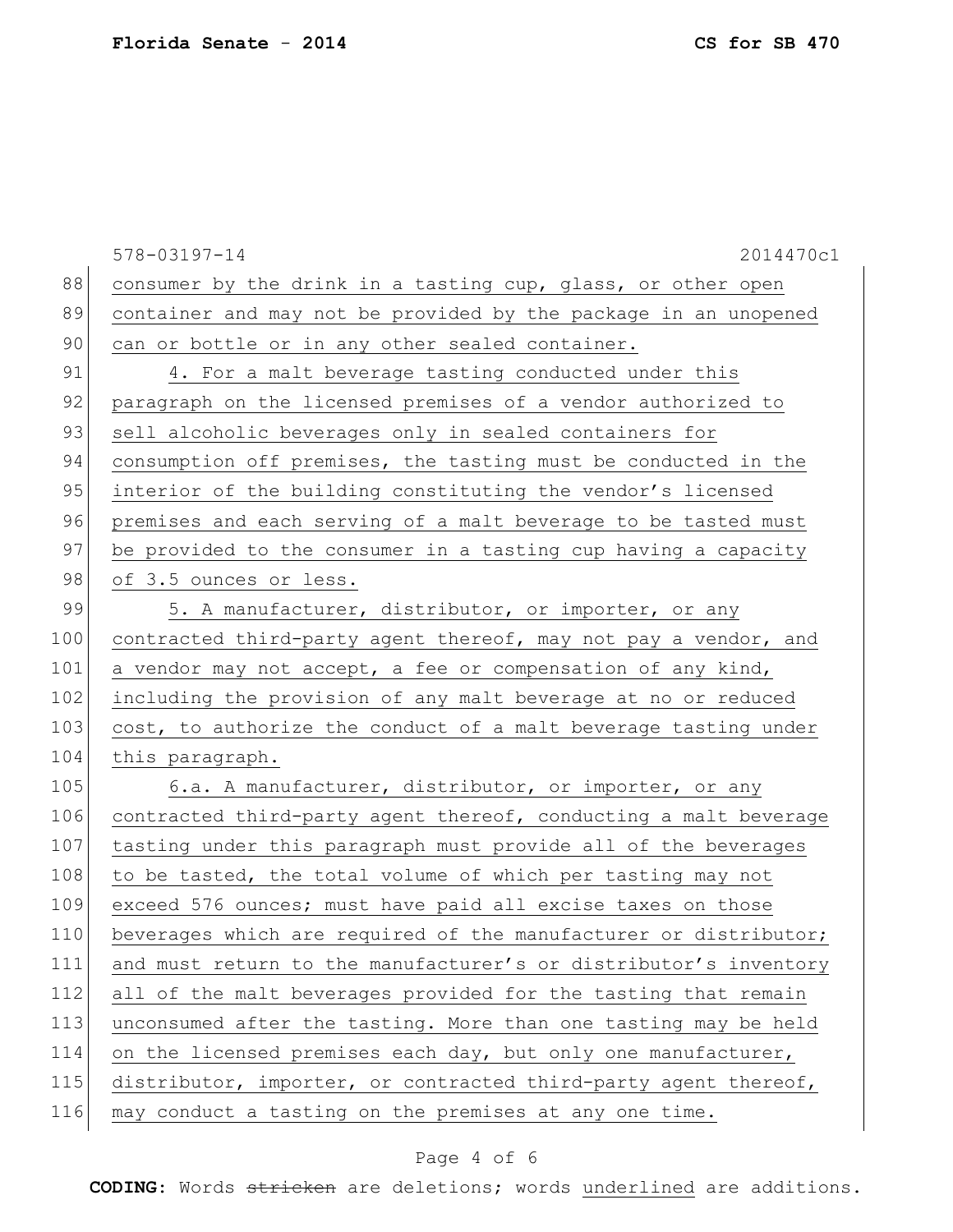578-03197-14 2014470c1 117 b. Any samples of malt beverages provided to a vendor by a 118 manufacturer, distributor, or importer, or any contracted third-119 party agent thereof, in conjunction with or at the time of a 120 tasting conducted under this paragraph on the licensed premises 121 of that vendor are subject to the volume limit for that premises 122 set forth under sub-subparagraph a. 123 c. This subparagraph does not preclude a manufacturer, 124 distributor, or importer, or any contracted third-party agent 125 thereof, from buying the malt beverages it provides for the 126 tasting from a vendor at no more than the retail price, but all 127 of the malt beverages so purchased and provided for the tasting 128 which remain unconsumed after the tasting must be removed from 129 the premises of the tasting and properly disposed of. 130 7. A manufacturer, distributor, or importer of malt 131 beverages that contracts with a third-party agent to conduct a 132 malt beverage tasting under this paragraph on its behalf is 133 responsible for any violation of this section by that agent. 134 8. This paragraph does not preclude a vendor from 135 conducting a malt beverage tasting on its licensed premises 136 using malt beverages from its own inventory. 137 9. This paragraph is supplemental to and does not supersede 138 any special act or ordinance. 139 10. The division may, pursuant to ss. 561.08 and 561.11, 140 adopt rules to implement, administer, and enforce this 141 paragraph. 142 (f) A manufacturer <del>Manufacturers</del>, distributor <del>distributors</del>, 143 importer importers, brand owner owners, or brand registrant 144 registrants of malt beverages beer, and any broker, sales agent, 145 or sales person thereof or contracted third-party agent under

### Page 5 of 6